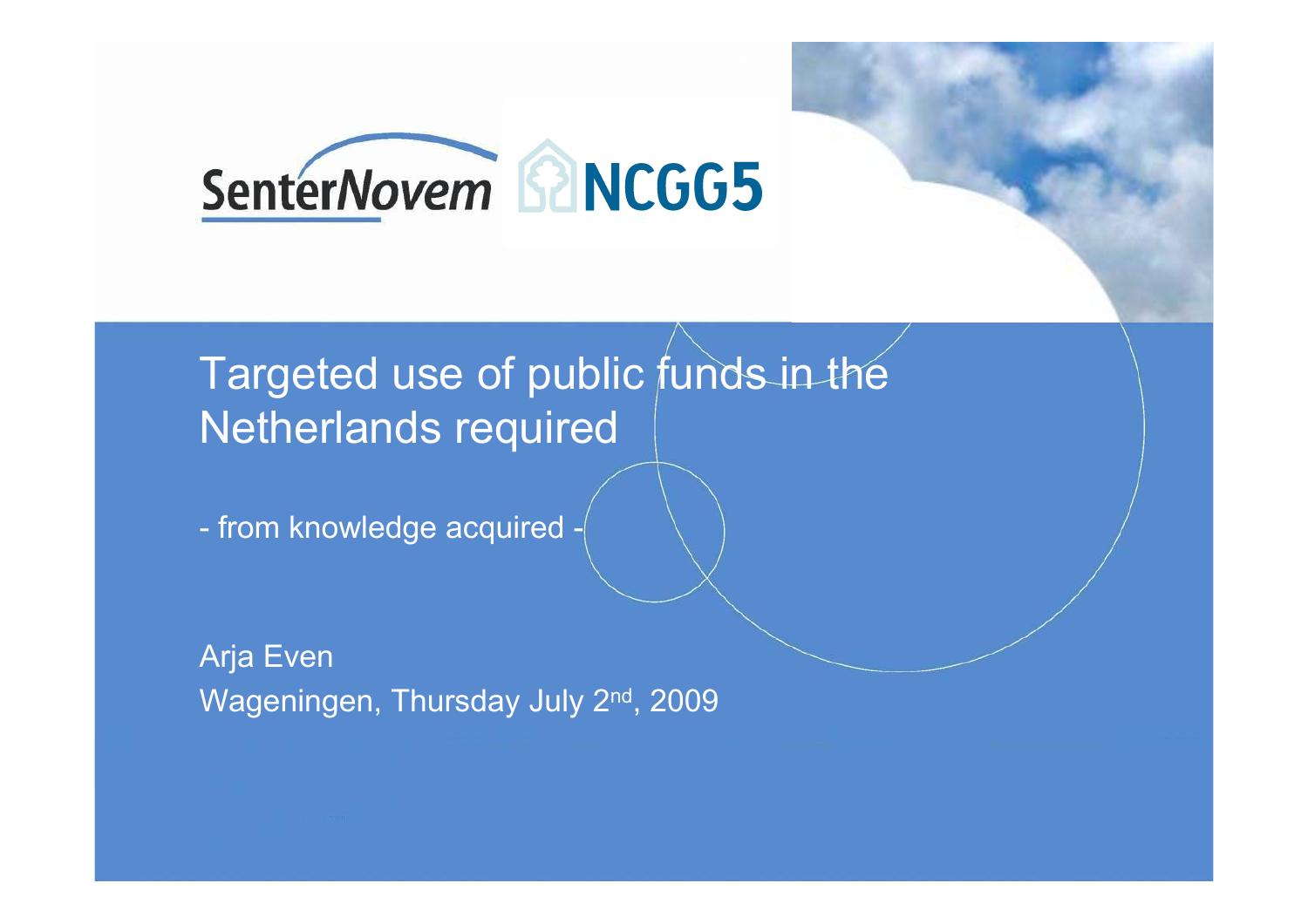



#### **Overview**

- •Who we are
- $\bullet$ Overall target NCGG
- $\bullet$ Towards results: innovation waves
- •The past
- $\bullet$ 2008
- $\bullet$ Future: targeted use
- •Questions: your experiences?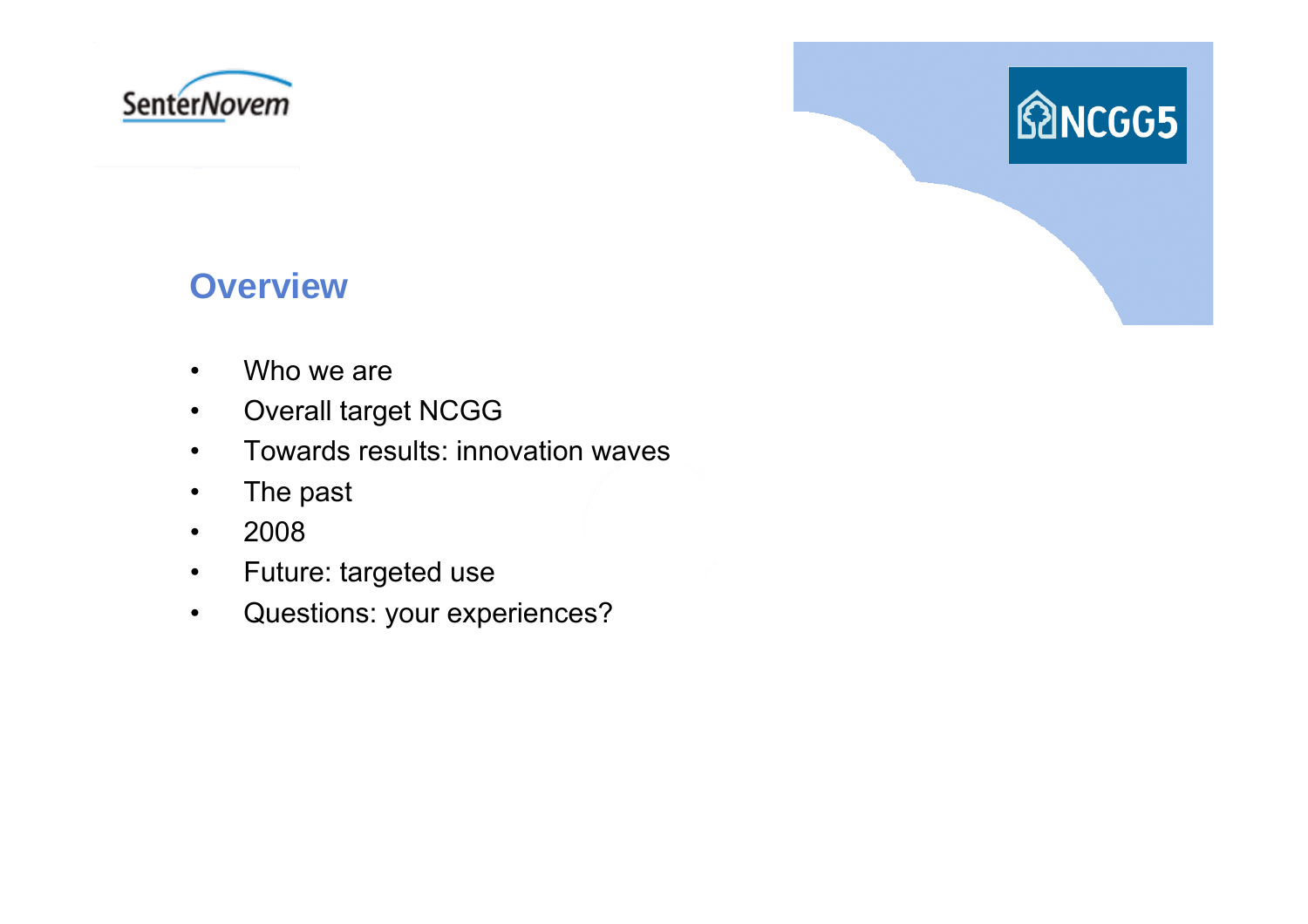



#### **Who we are**

- ●A Dutch government agency promoting **sustainable innovation**
- ● Our main clients are the Dutch ministries of **Economic Affairs** (EZ), **Spatial Planning** & **Environment** (VROM), and **Transportation** (V&W), as well as the **European Commission**
- ● We **implement programmes** on innovation, energy, climate change, environment, and spatial planning

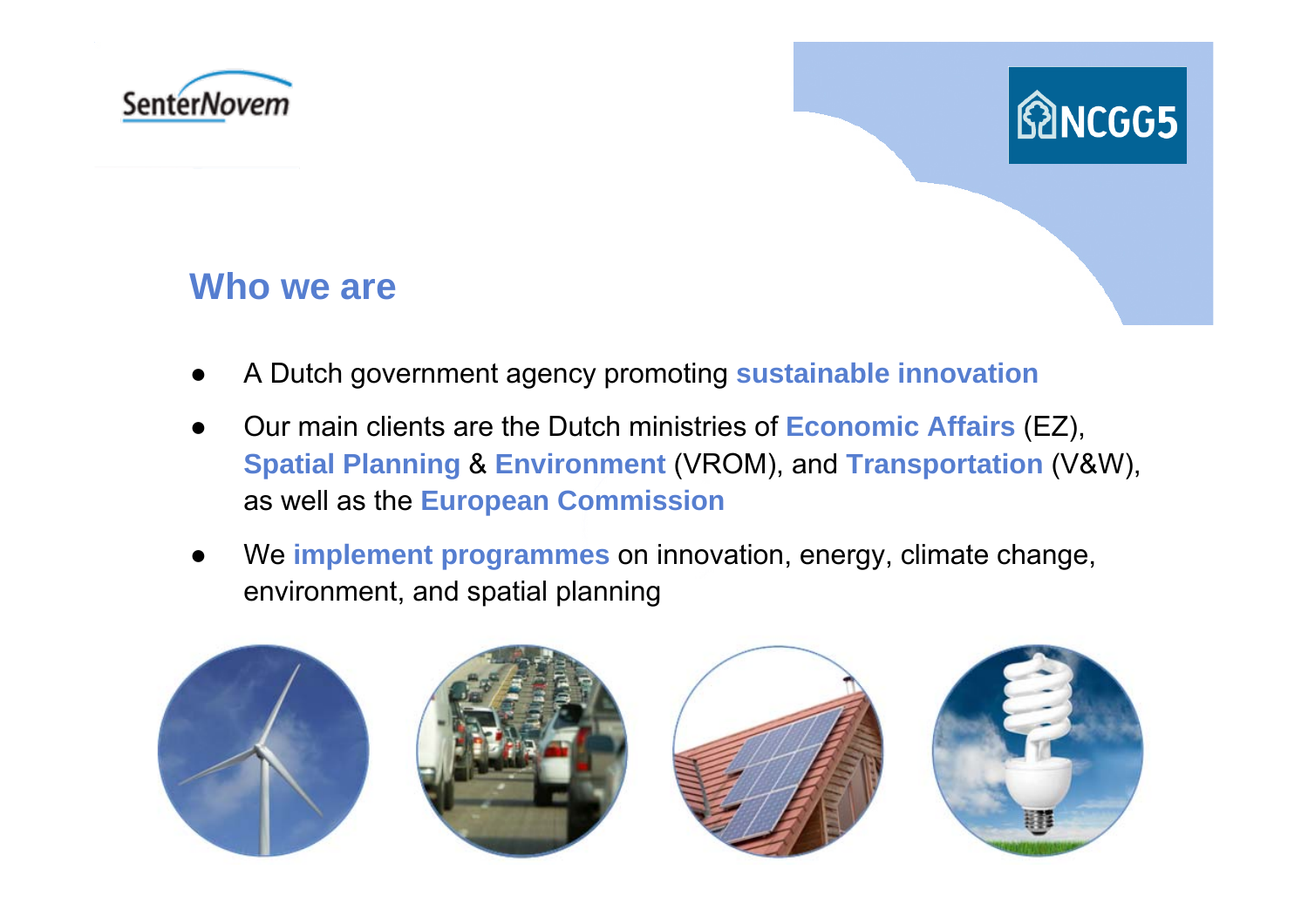



### **Results and targets for CO 2 and non-CO 2**

| <b>Emissions</b><br><b>Netherlands</b><br>(Mton CO <sub>2</sub> eq.) | 1990 | 2006           | 2012<br><b>Kyoto</b> | 2020<br>C&E | 2020<br><b>C&amp;E</b><br>in $%$ |
|----------------------------------------------------------------------|------|----------------|----------------------|-------------|----------------------------------|
| CO <sub>2</sub>                                                      | 159  | 174            | 165                  | 122         |                                  |
| <b>Non-CO2 Total</b>                                                 | 54   | 35             | 35                   | 27          | 50%                              |
| <b>N2O</b>                                                           | 25   | 16             |                      |             |                                  |
| CH4                                                                  | 21   | 17             |                      |             |                                  |
| F-gases                                                              |      | $\overline{2}$ |                      |             |                                  |
| <b>Total Greenhouse</b><br>gases                                     | 213  | 207            | 200                  | 149         | 30%                              |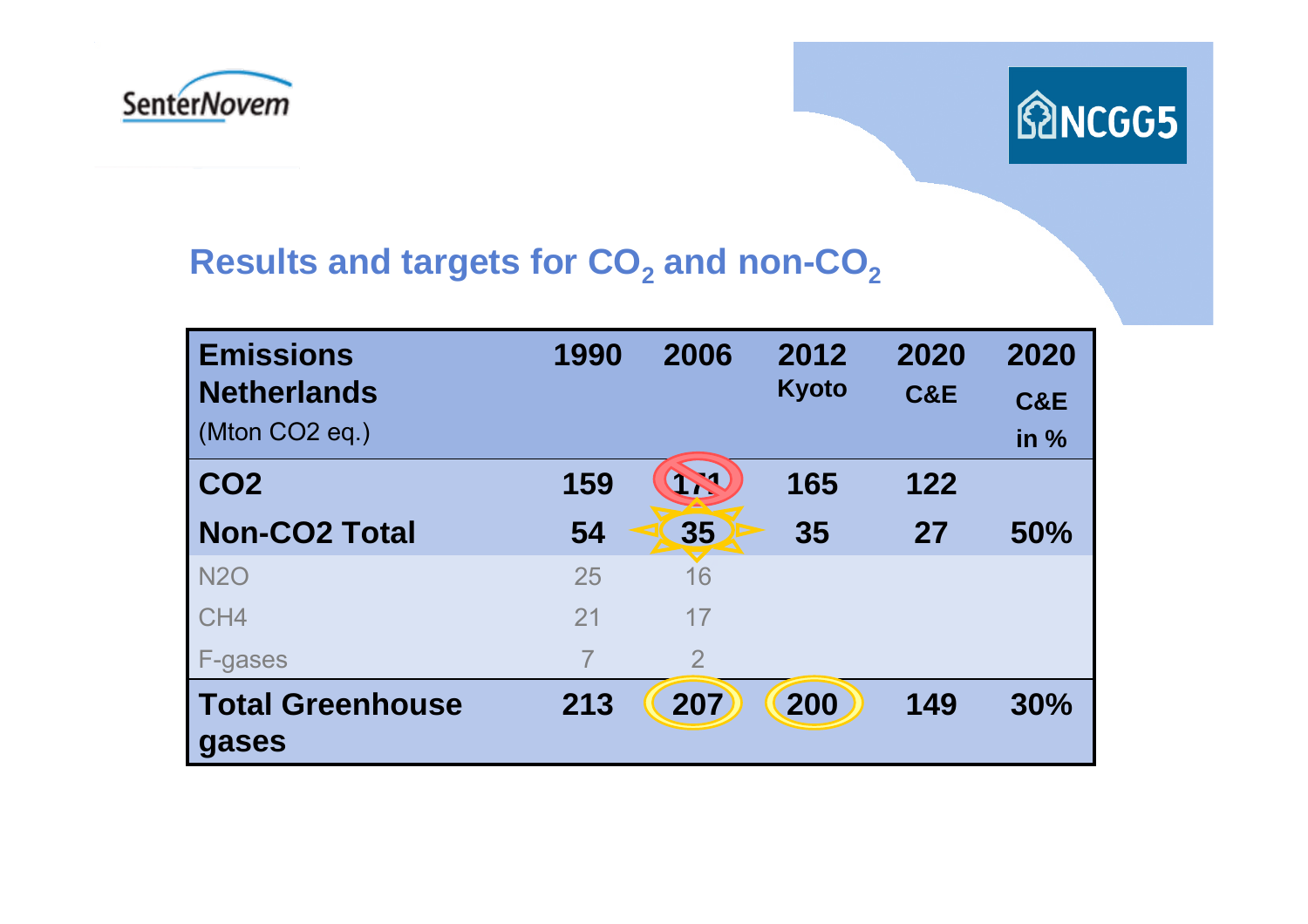



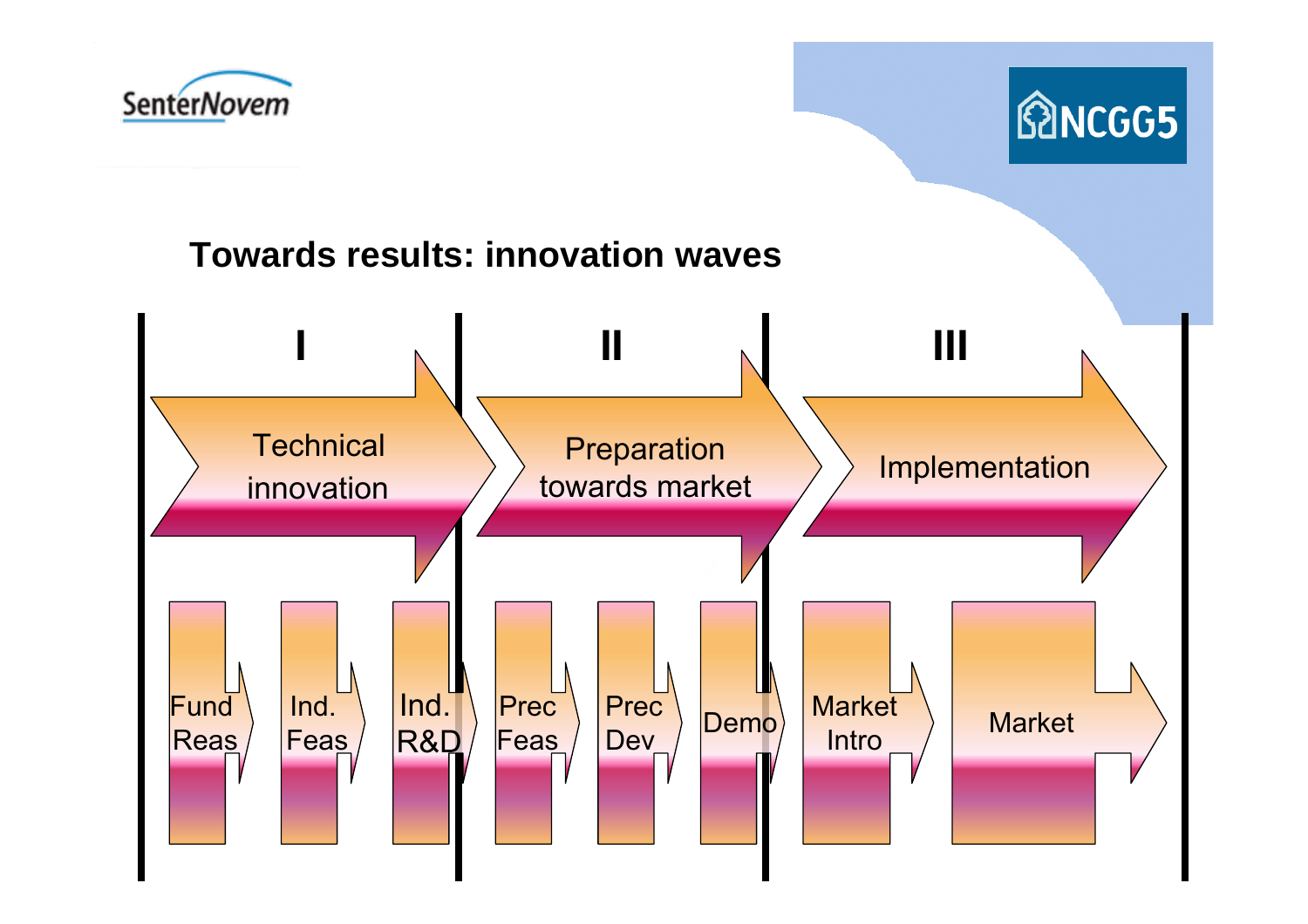



# **Subsidy scheme up to now - 1**

# **1999-2004**

- – Uncertainties sources
	- 0. Research on sources
- – All development phases:
	- 1. Technical innovation
	- 2. Preparation towards market
	- 3. Implementation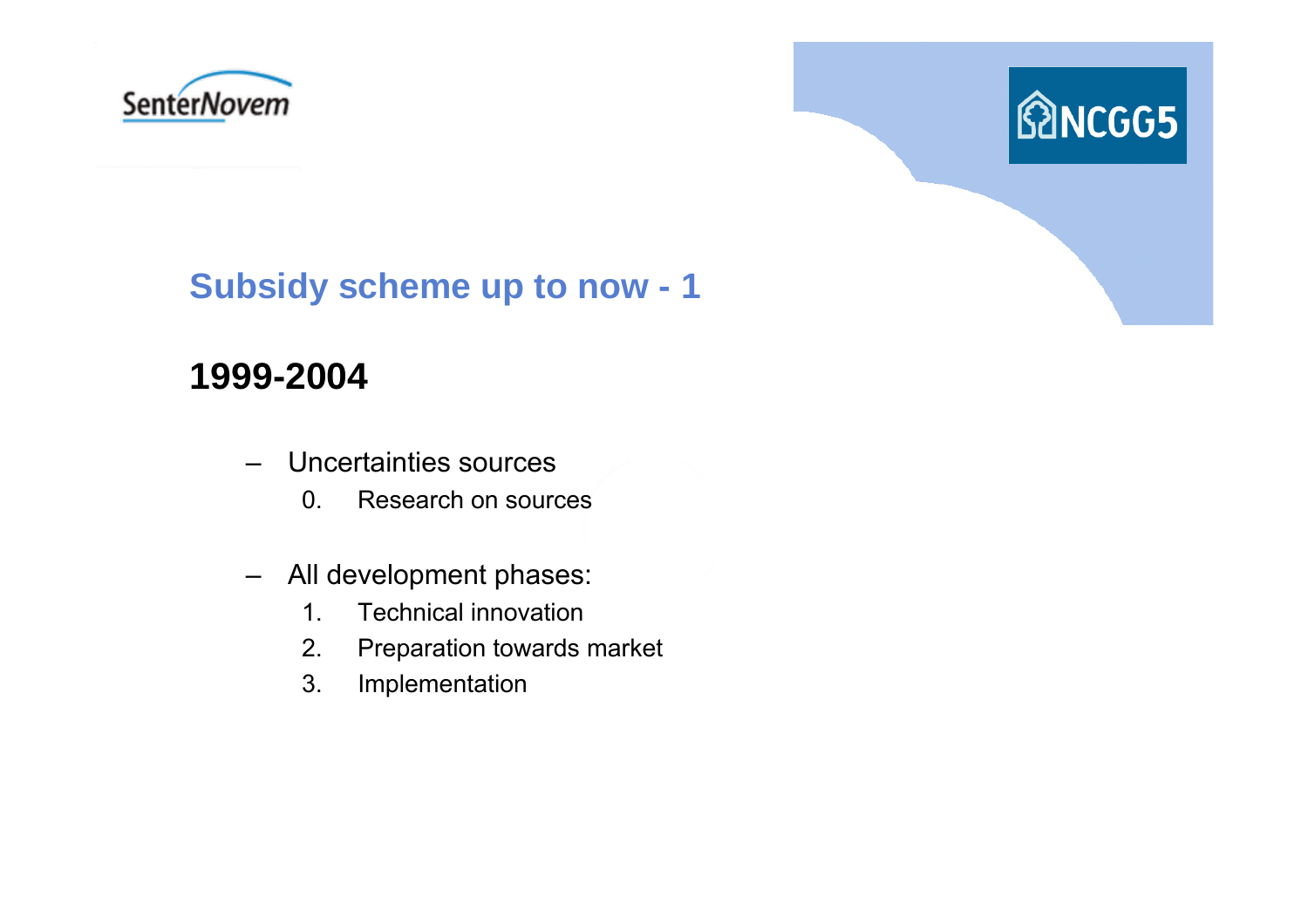



# **Subsidy scheme up to now - 2**

#### **2005-2008**

- – Kyoto 2012 - focus on:
	- 2. Preparation towards the market
	- 3. Implementation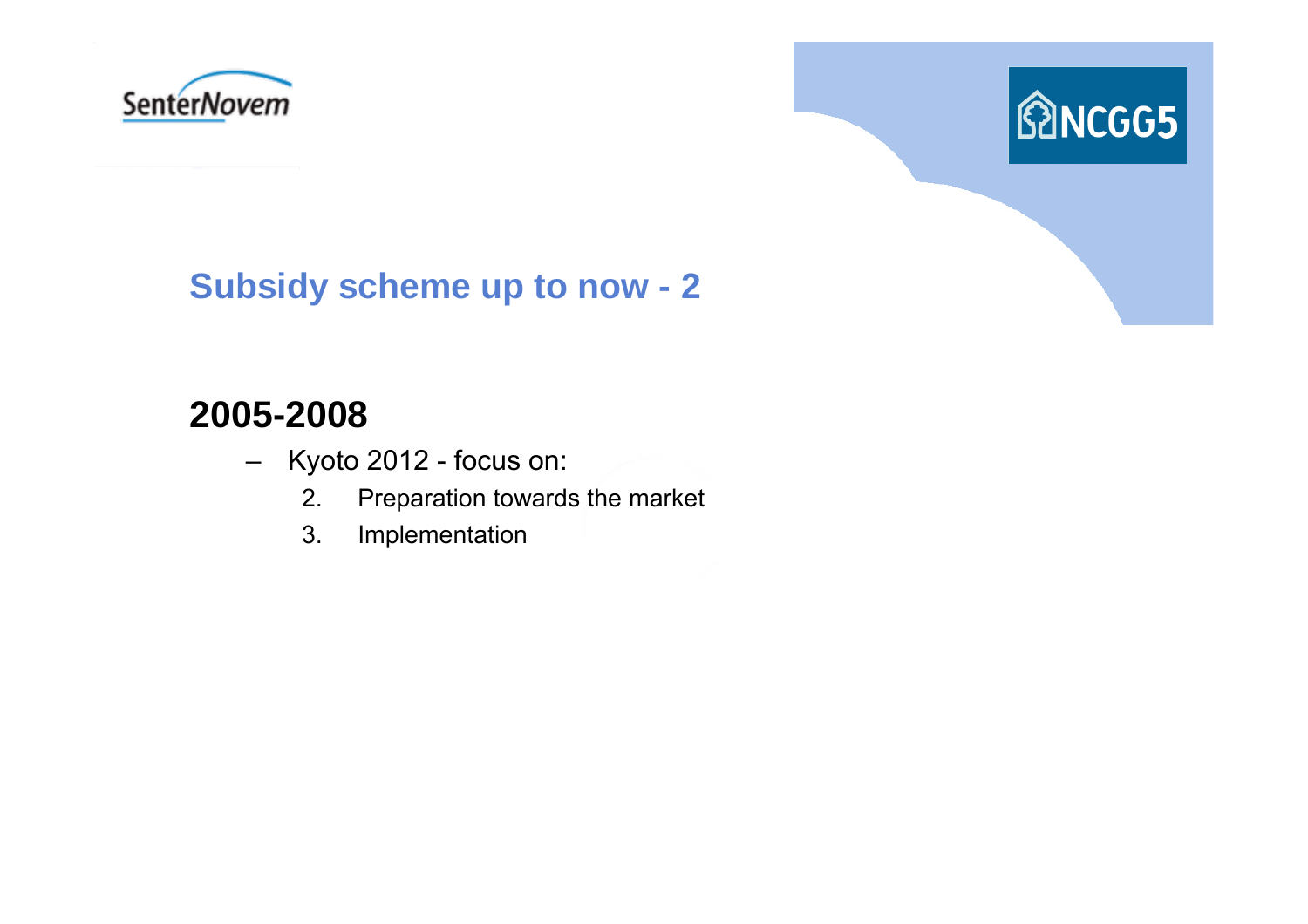



## **Funded projects in 2008**

| <b>Sector</b>      | <b>Total</b><br>investment | <b>Subsidy</b> | <b>Number</b><br><b>of</b><br>projects |
|--------------------|----------------------------|----------------|----------------------------------------|
| <b>Agriculture</b> | € 1.487.216                | €448.754       | 6                                      |
| Cooling            | € 2.346.454                | € 325.509      | 15                                     |
| Other              | € 294.520                  | € 174.141      | $\overline{2}$                         |
| <b>Total</b>       | €4,128,190                 | €948,404       | 23                                     |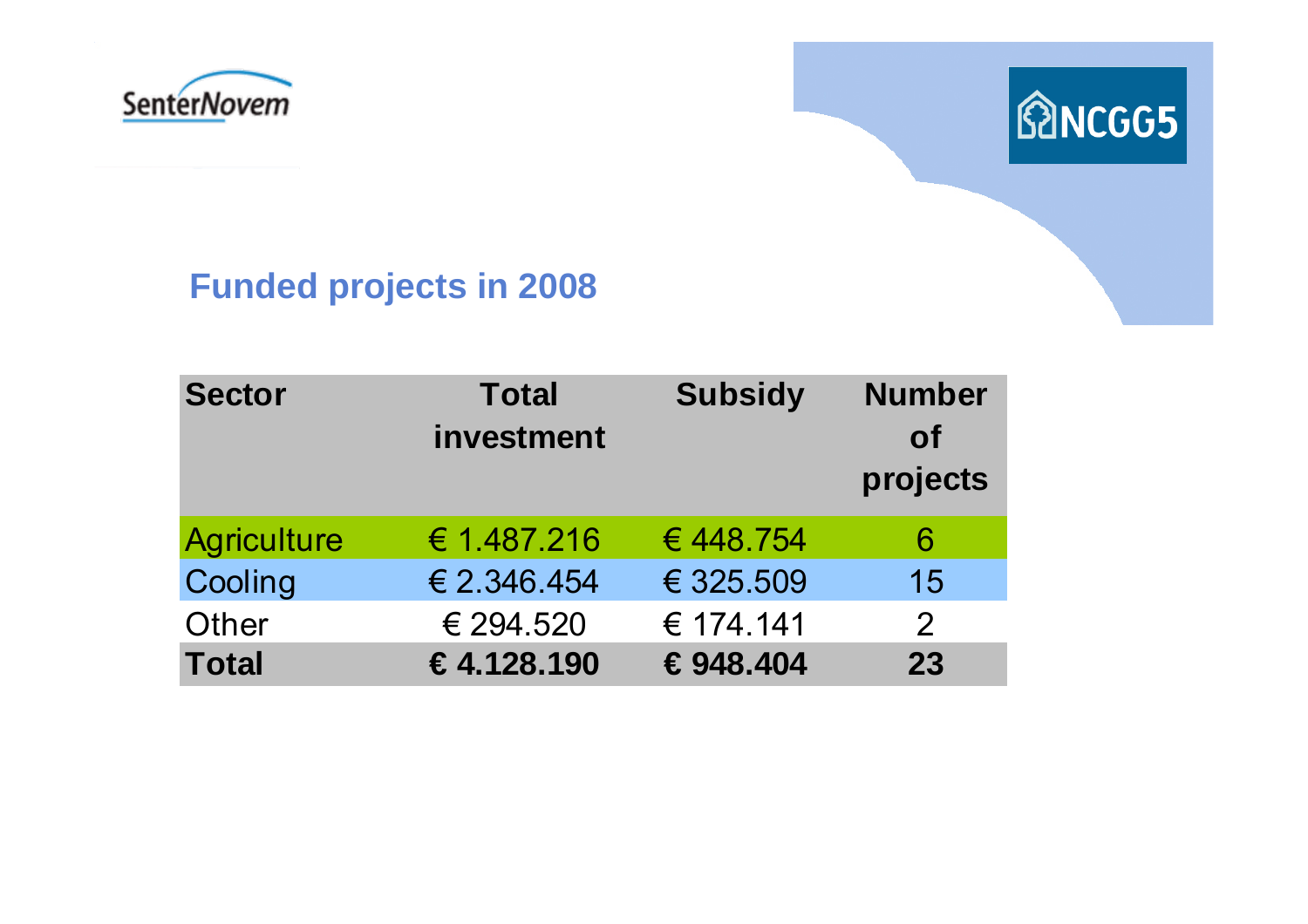





# **Cooling 2008**

| <b>Sector</b> | <b>Total</b> | <b>Subsidy</b> | <b>Number</b>   | <b>Technical</b>  | <b>Market</b> |
|---------------|--------------|----------------|-----------------|-------------------|---------------|
|               | investment   |                | <b>of</b>       | <b>innovation</b> | innovation    |
|               |              |                | projects        | <b>projects</b>   | projects      |
| Cooling       | € 2.346.454  | € 325.509      | 15 <sub>l</sub> |                   | 14            |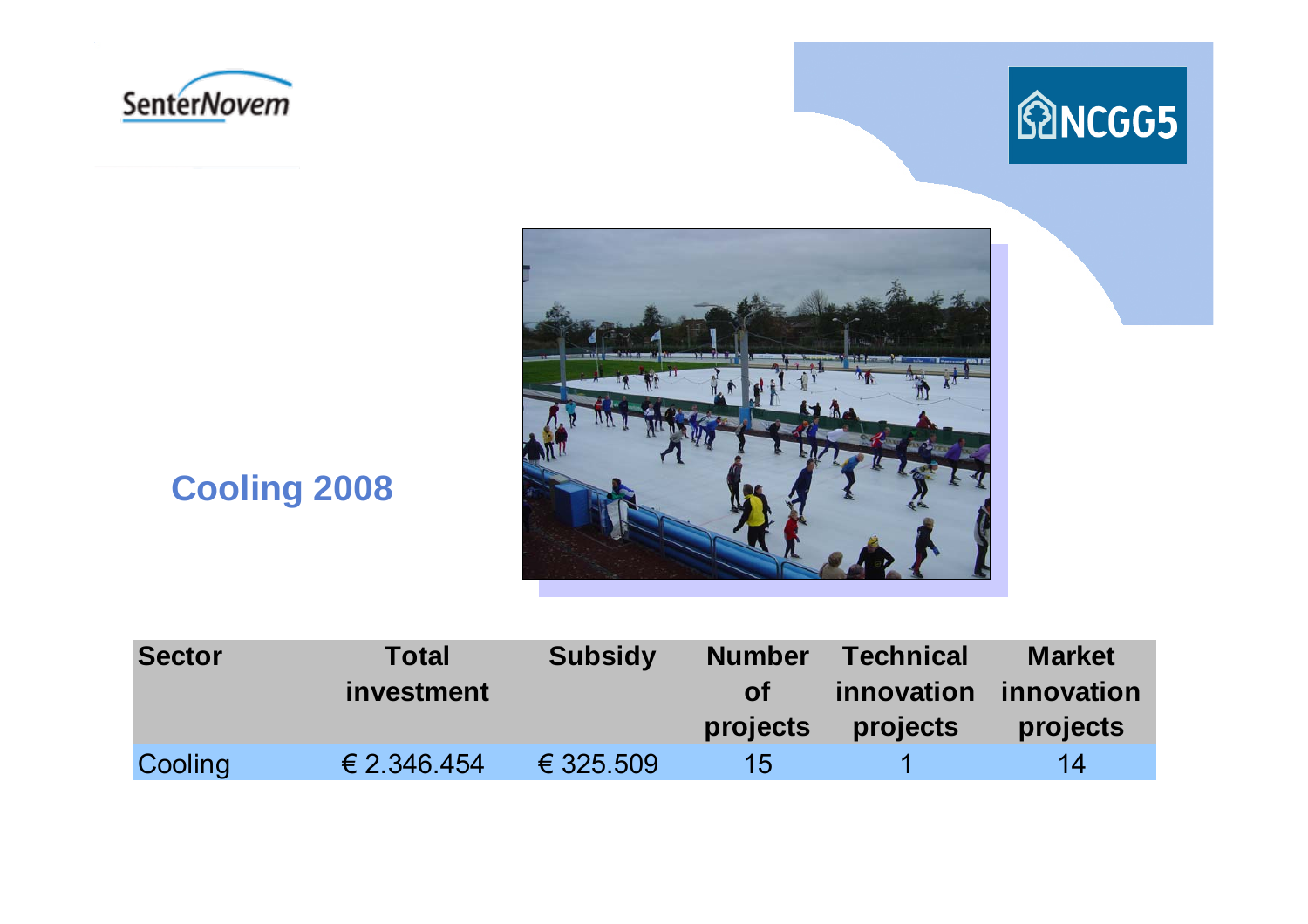





# **Agriculture 2008**

| <b>Total</b>         | <b>Subsidy</b> | <b>Number</b> | <b>Technical</b> | <b>Market</b> |
|----------------------|----------------|---------------|------------------|---------------|
| <i>investment</i>    |                | <b>of</b>     | innovation       | innovation    |
|                      |                | projects      | projects         | projects      |
| $\epsilon$ 1.487.216 | € 448.754      |               | -3               | -3            |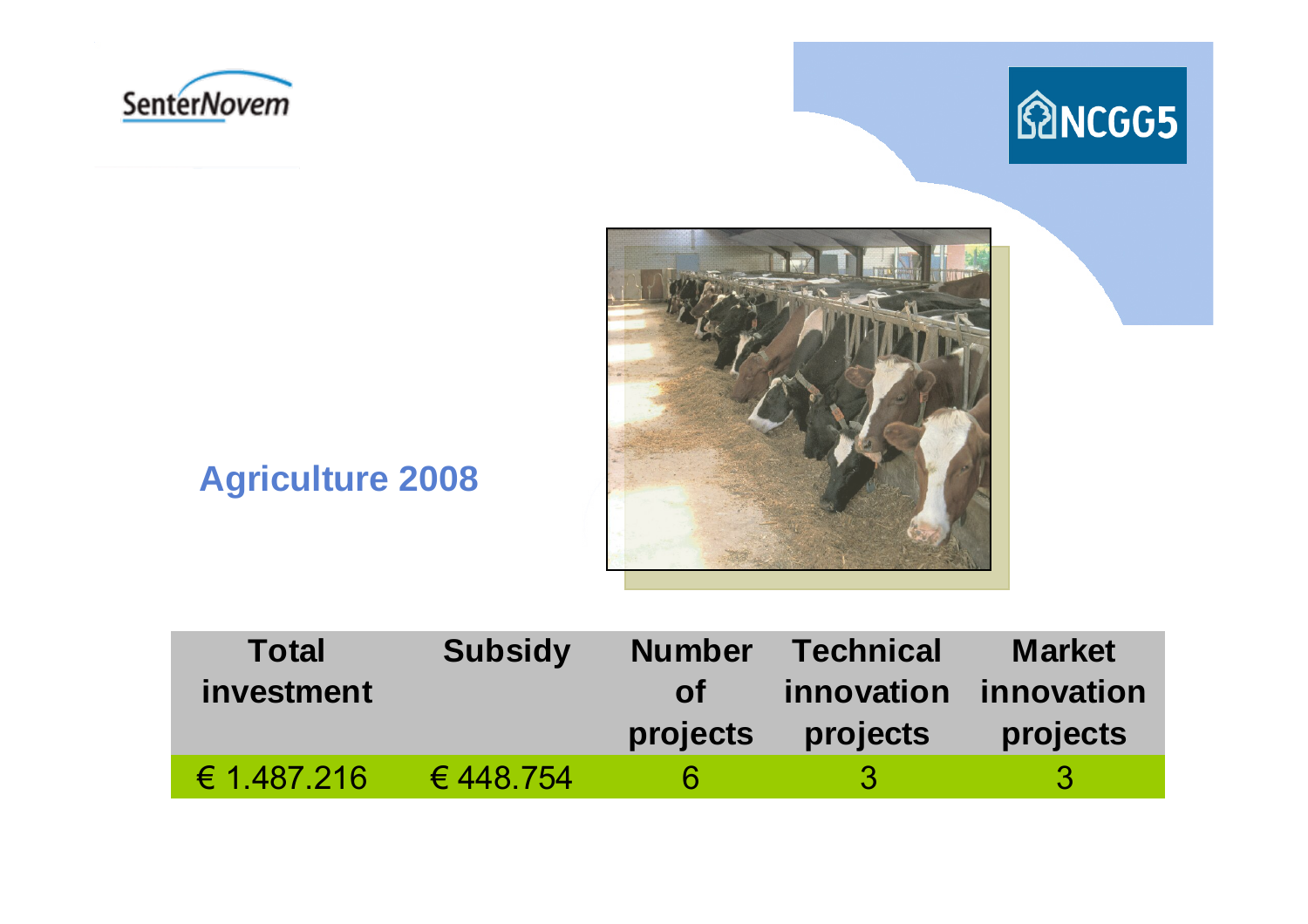



#### **Future – Targeted use**

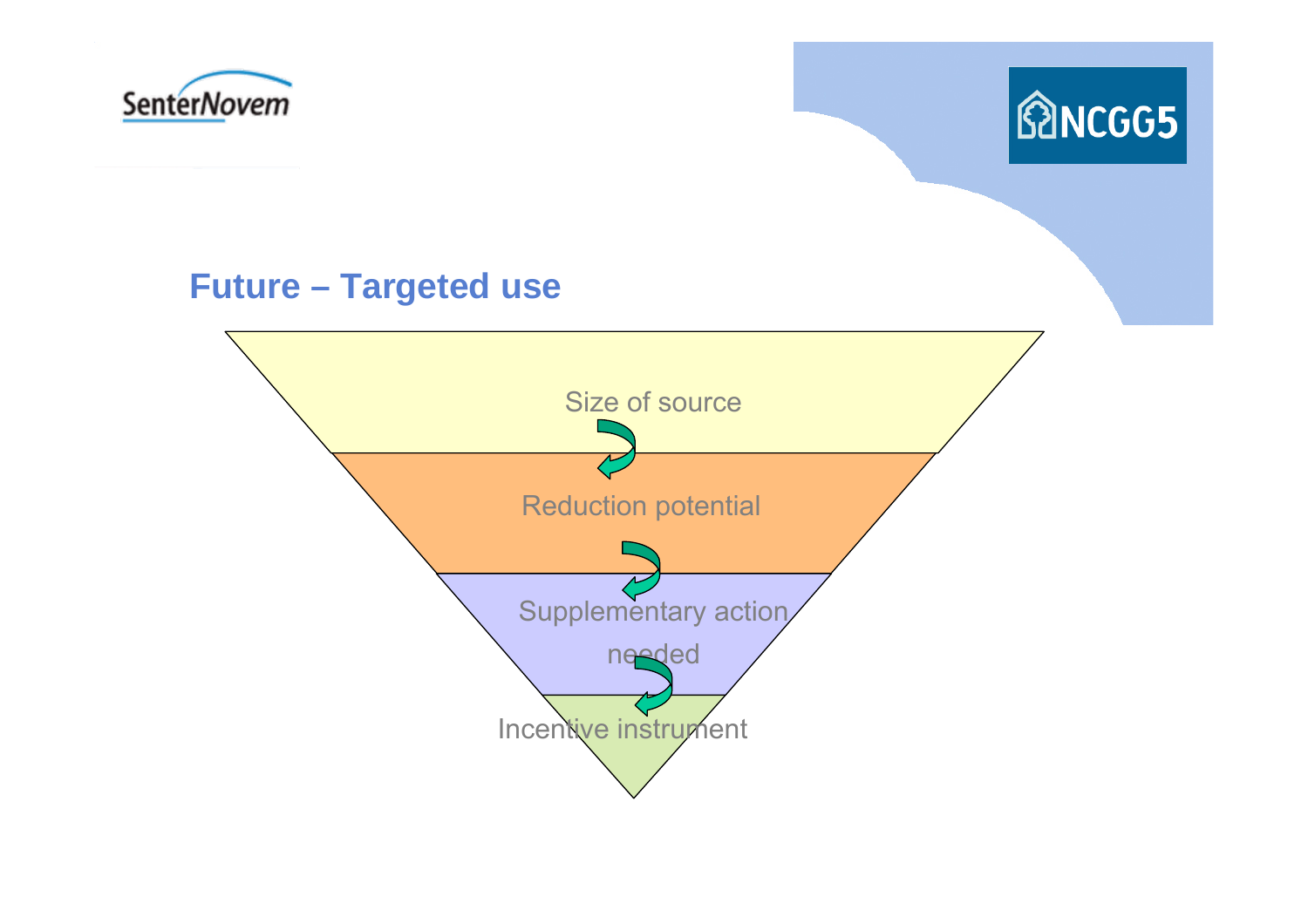



#### **Targets**

| Agri-<br>culture                   |                           | <b>Cooling</b>             |         | Gas           | <b>Engines</b>                                      |     | <b>Waste</b>     |                                                    | Industry           |                     | <b>Small</b><br><b>sources</b> |                          |  |
|------------------------------------|---------------------------|----------------------------|---------|---------------|-----------------------------------------------------|-----|------------------|----------------------------------------------------|--------------------|---------------------|--------------------------------|--------------------------|--|
|                                    |                           | <b>Cold</b>                |         | <b>Super-</b> | <b>Buildings,</b>                                   |     | <b>Transport</b> | Gas                                                | <b>Heatpump</b>    | <b>End of</b><br>pe |                                | <b>Biogas</b><br>engines |  |
| <b>Manure</b><br>mgmt &<br>housing | Ferti-<br><b>lization</b> | storage                    | grazing | markets       | dataware-<br><b>Ration and Landuse</b><br>and water |     |                  |                                                    | s green-<br>houses |                     | <b>chniques</b>                |                          |  |
| 4,1                                |                           | 1,1                        |         | 1,7           |                                                     | 0,4 |                  |                                                    |                    |                     |                                |                          |  |
| <b>Manure</b><br>Fermen-<br>tation | g                         | <b>Manure</b><br>processin | n of    | manure        | <b>Acidificatio Stable</b><br>design                |     |                  | <b>Reduction</b><br>stables &<br>manure-<br>depots |                    |                     |                                |                          |  |
| 1                                  |                           | ?                          |         | 1             |                                                     | 0,6 |                  | 1,5                                                |                    |                     |                                |                          |  |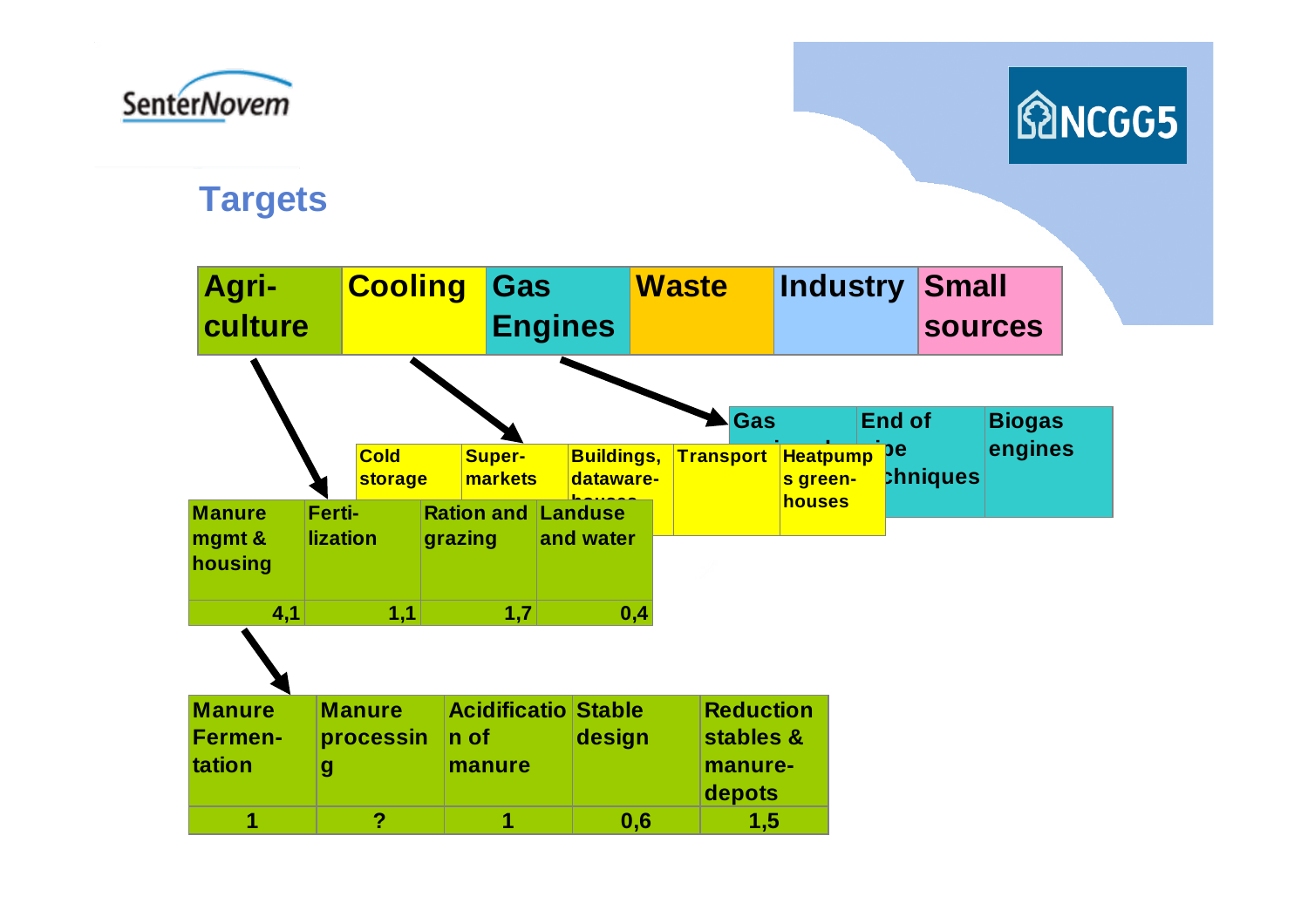



#### **Rearrangement of budget**